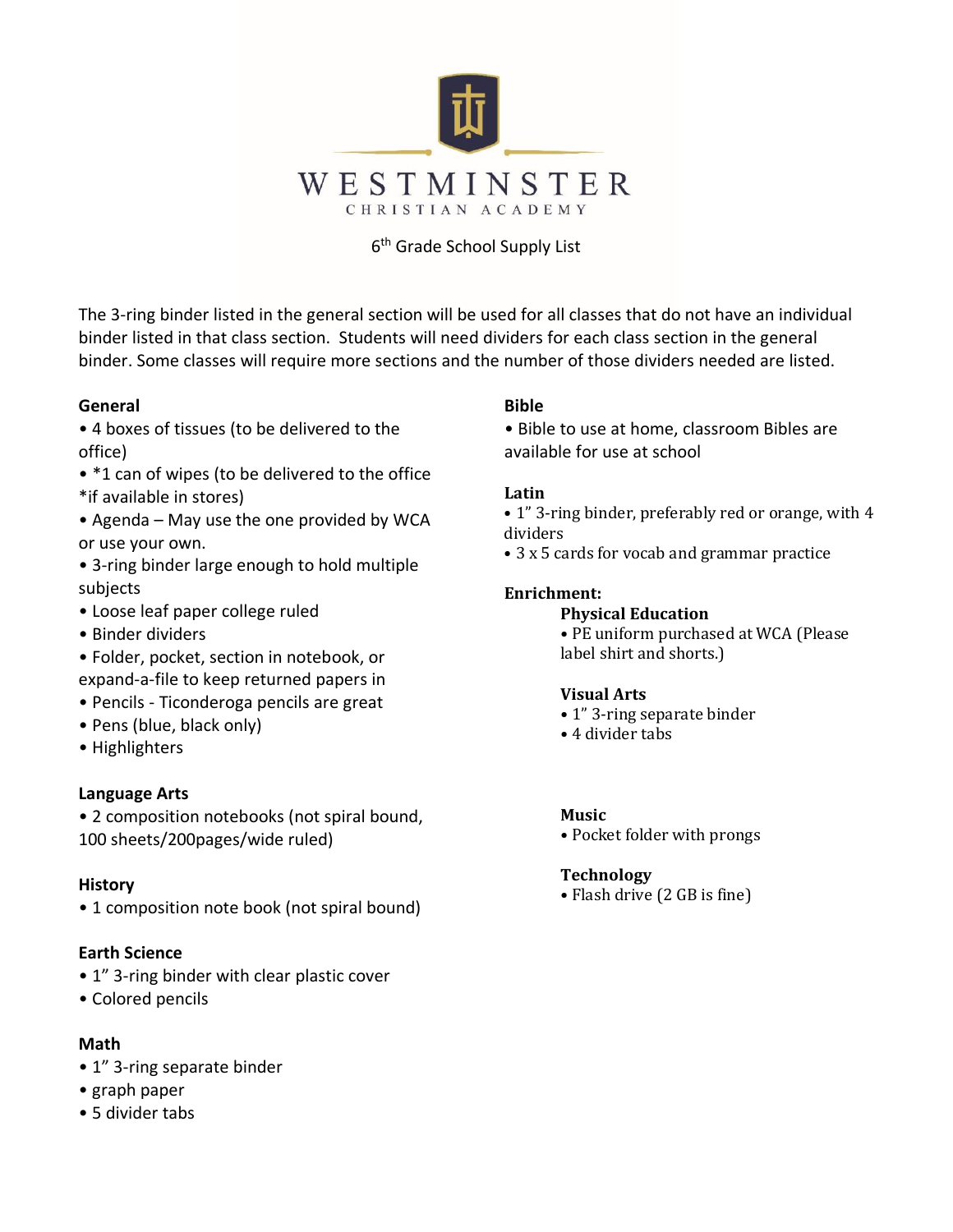

## **Summer Reading Book Chat Guidelines**

## **Summer Reading for Students Entering 6th Grade**

We are excited that you will be coming to Westminster in the fall. Students are required to complete a summer reading assignment, and you will find the information below. Reading can take you to new worlds. We hope you discover wonderful places this summer.

This summer, you are to read a total of 3 books:

a. Required book: *D'aulaires' Book of Greek Myths*. Students should check a copy out from the Upper School office prior to summer break. No substitutions are allowed. They should read the book in its entirety.

b. One novel from the Selection Novel List - attached to this sheet.

c. One novel of your choice, per parental approval. This novel should be a book that you have not previously read, and it should be appropriate for you reading level.

For "b" and "c", students will give a book chat on one of the books. During the first week of school, the teacher will help the student select which book will be used for a book chat. Using the verification form, parents should "sign off" that their child has completed all of the summer reading.

Students may read aloud with parents or friends and may discuss what they are reading with each other.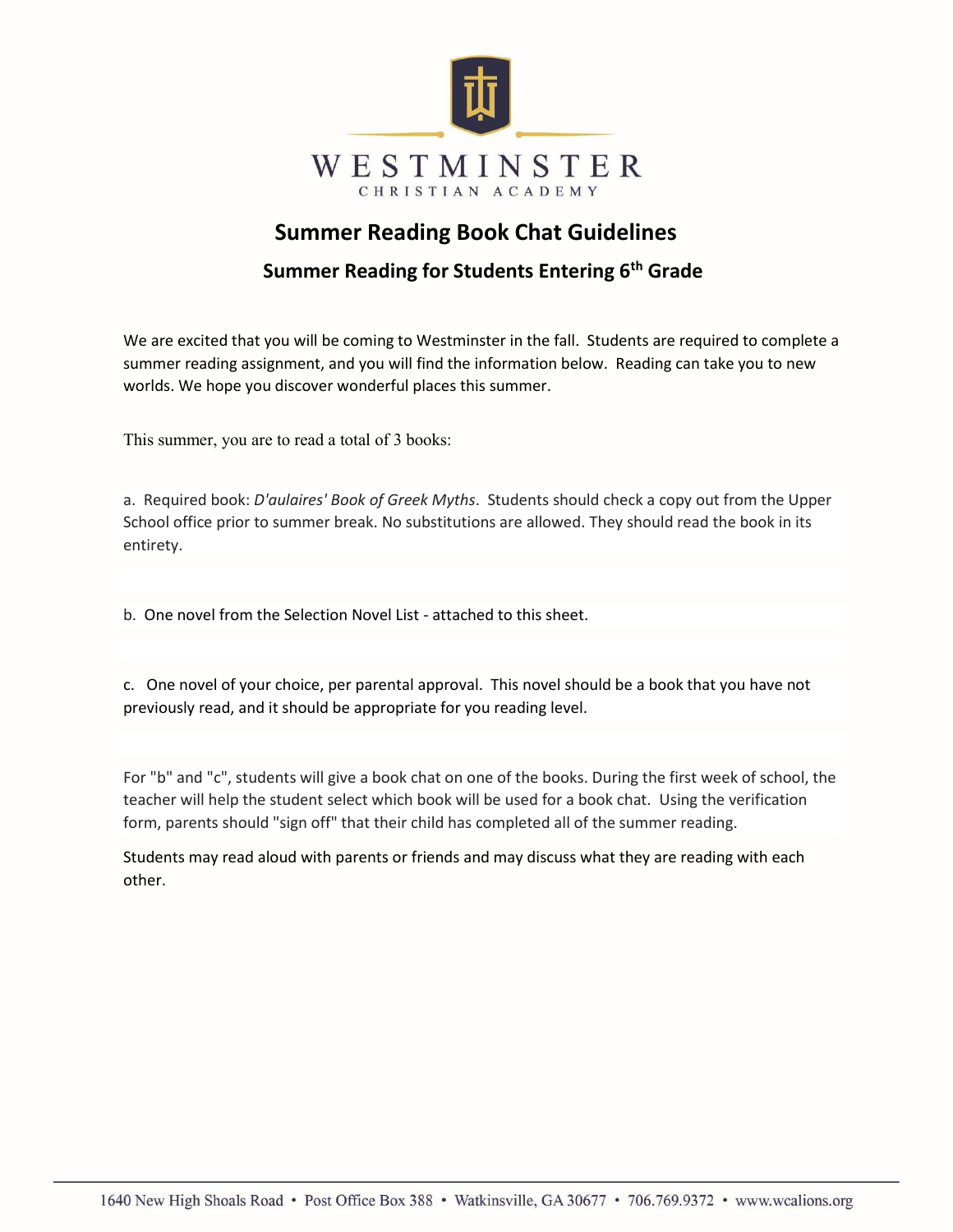|  |  |  |  |  | Students may use notes during the presentation. |
|--|--|--|--|--|-------------------------------------------------|
|--|--|--|--|--|-------------------------------------------------|

Name:

Date:

Book Title:

Author:

Checklist:

Brought copy of book for presentation (optional)

Told 5 facts about the author

Summarized book in 3 minutes or less

\_\_\_ Characterized main character/discussed changes he/she experienced in novel

- Explained theme/point of book
- \_\_\_ Chose quotation from book and explained why it was chosen and how it fits with story

Explained with good reasons why you liked or disliked the book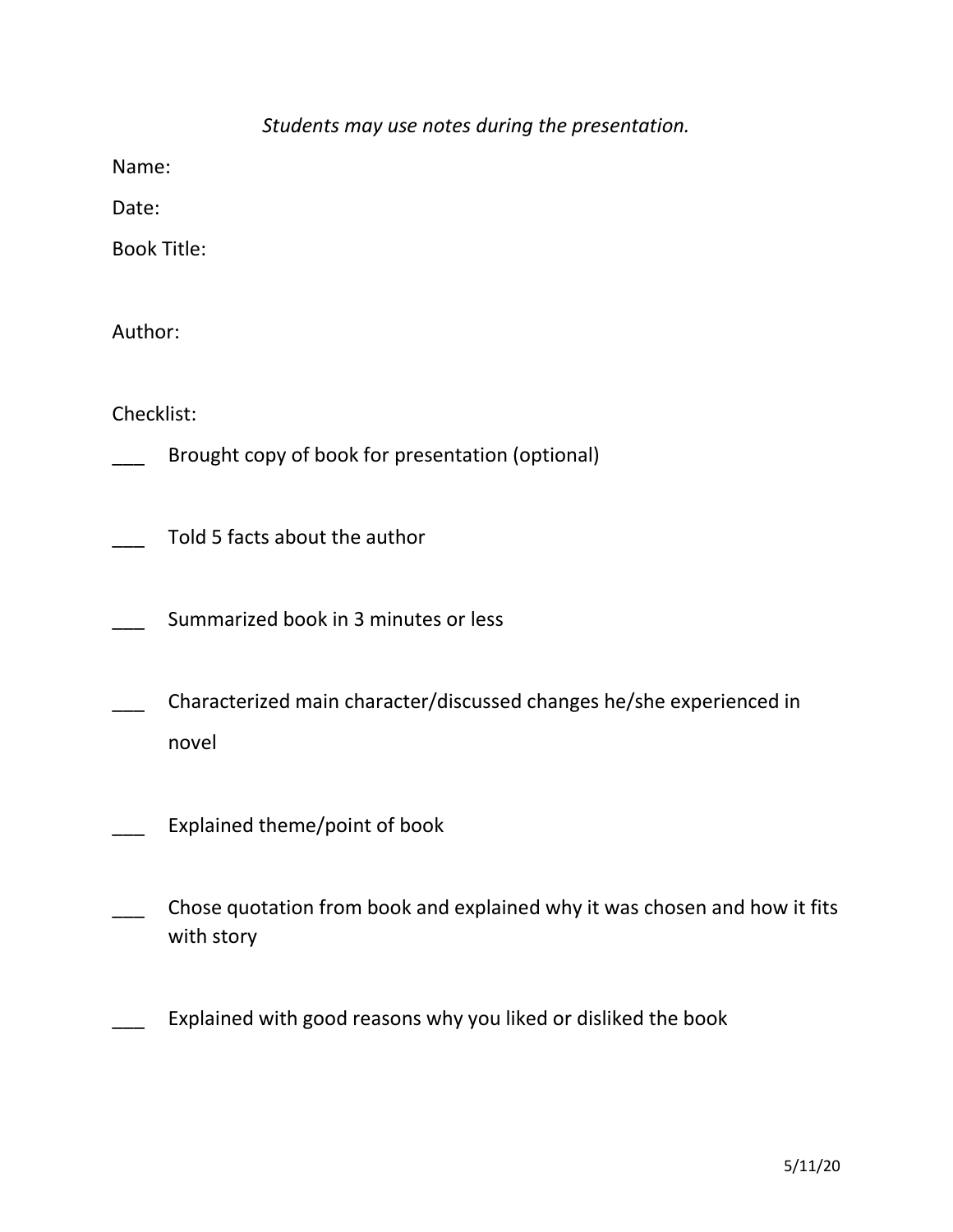## **Selection Novel List 6th Grade**

## **TITLE AUTHOR**

| 100 Cupboards*                                       | Wilson, N.D.        |
|------------------------------------------------------|---------------------|
| The Amazing Mr. Blunden                              | Barber, Antonia     |
| The Black Stallion*                                  | Farley, Walter      |
| Bud Not Buddy                                        | Curtis, Christopher |
| Carrie's War                                         | Bawden, Nina        |
| Cover-Up: Mystery at the Super Bowl*                 | Feinstein, John     |
| Detectives in Togas                                  | Winterfield, Henry  |
| Escape from Warsaw                                   | Serrallier, Ian     |
| Incident at Hawk's Hill                              | Eckert, Allan       |
| The Incredible Journey                               | Burnford, Sheila    |
| The Magic Bicycle *                                  | Bibee, John         |
| Masterpiece                                          | Broach, Elise       |
| Moon Over Manifest                                   | Vanderpool, Clare   |
| From the Mixed-Up Files of Mrs. Basil E. Frankweiler | Konigsburg, E.L.    |
| The Ordinary Princess                                | Kaye, M. M.         |
| The Pushcart War                                     | Merrill, Jean       |
| Rascal                                               | North, Sterling     |
| The Railway Children                                 | Nesbit, Edith       |
| The Red House Mystery                                | Milne, A. A.        |
| Redwall Series*                                      | Jacques, Brian      |
| Shakespeare's Secret                                 | Broach, Elise       |
| Treasures of the Snow                                | St. John, Patricia* |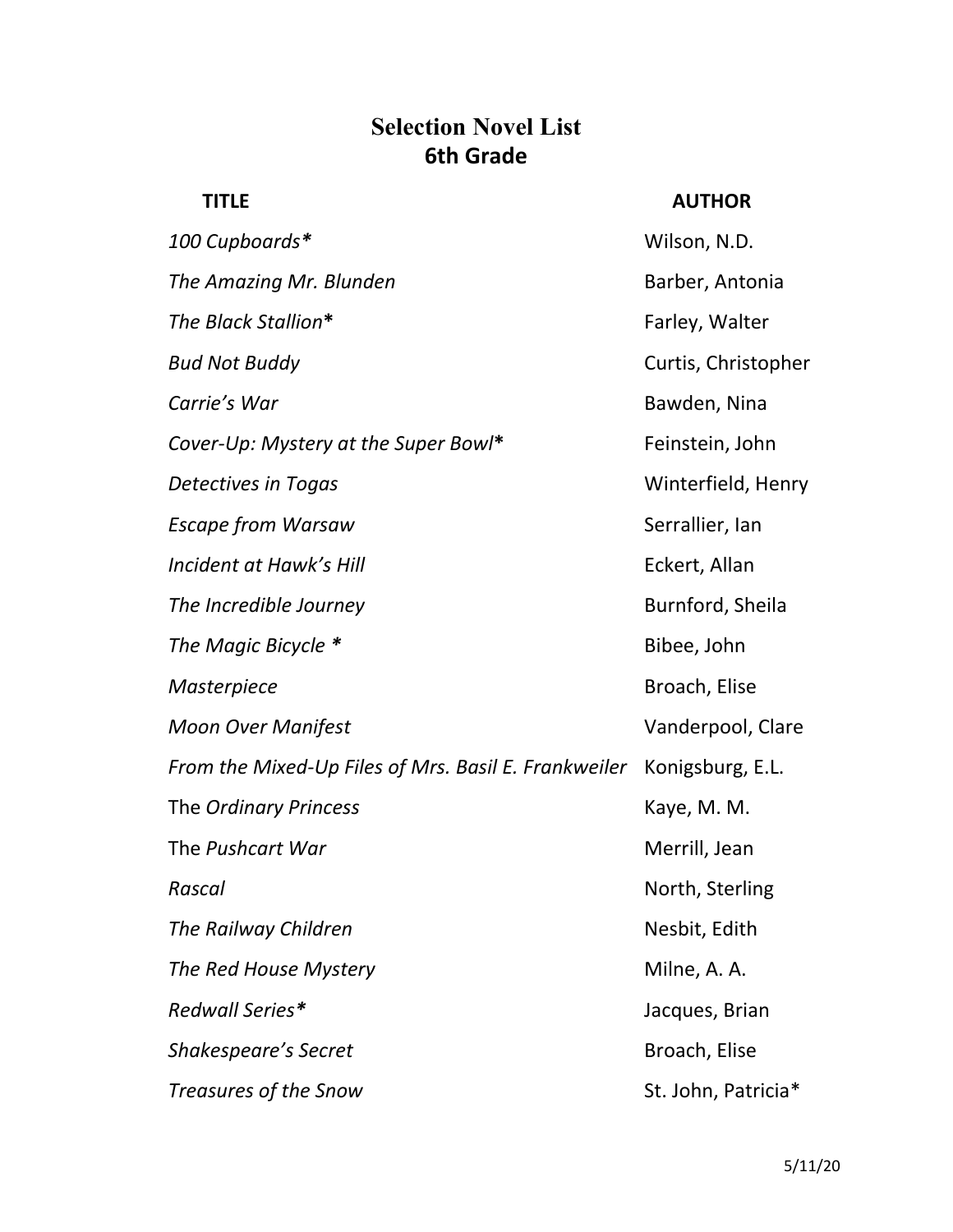**The Unteachables Korman, Gordon The Westing Game Raskin, Ellen** 

\***Any title from this series or author is acceptable. Any biographical title is acceptable.**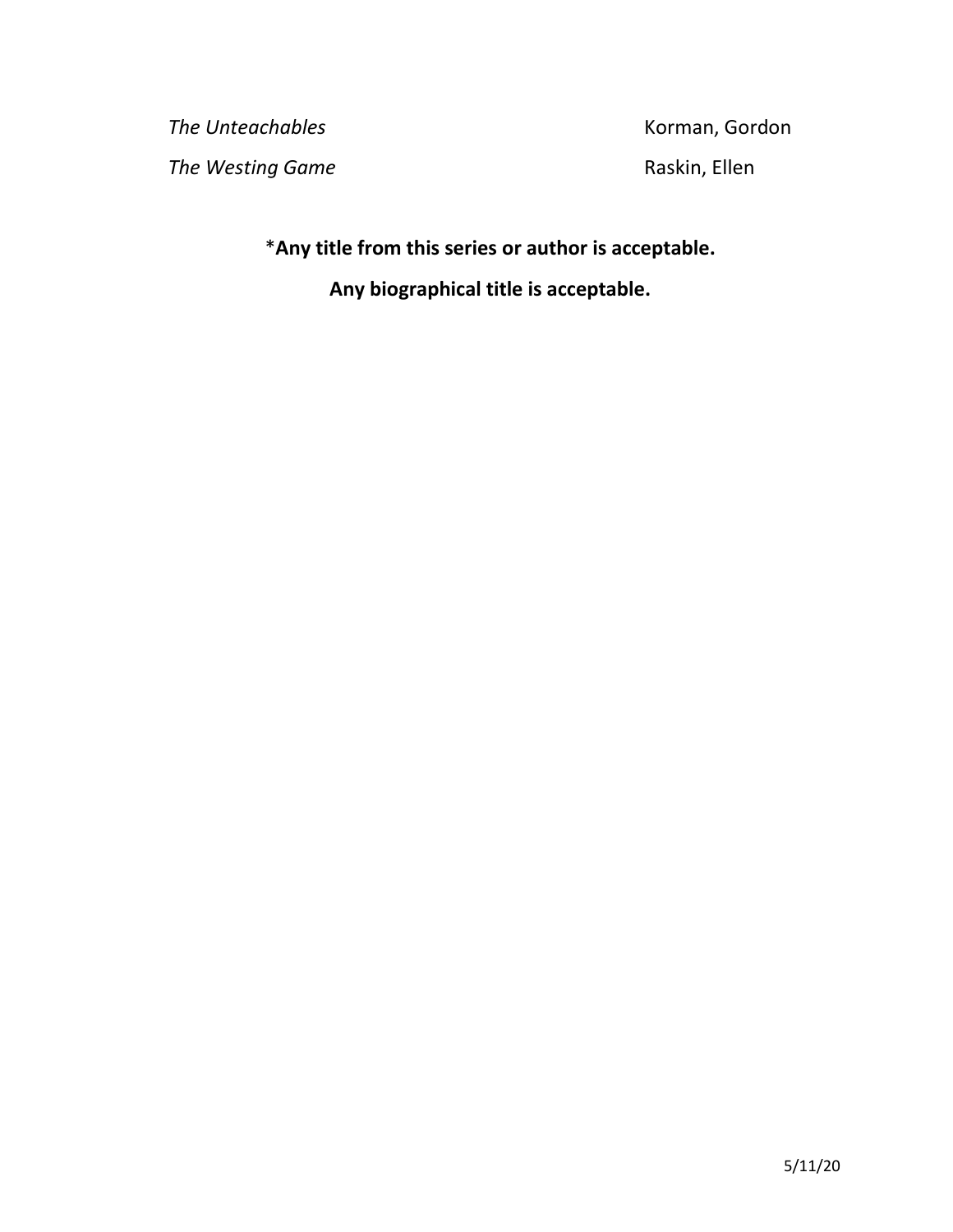## **READING VERIFICATION FORM**

## **This form is due the first day of school. It should be turned in to your English teacher.**

\_\_\_\_\_\_\_\_\_\_\_\_\_\_\_\_\_\_\_\_\_\_\_\_\_\_\_\_\_\_\_\_\_\_\_\_\_\_\_\_\_\_\_\_\_\_\_\_\_\_\_\_\_\_\_\_\_\_\_\_\_

1. I read the following book from the WCA Selection Novel List.

TITLE

AUTHOR

2. I read the following book as my book-of-choice for summer reading. TITLE

 $\mathcal{L}_\text{max} = \frac{1}{2} \sum_{i=1}^{n} \frac{1}{2} \sum_{i=1}^{n} \frac{1}{2} \sum_{i=1}^{n} \frac{1}{2} \sum_{i=1}^{n} \frac{1}{2} \sum_{i=1}^{n} \frac{1}{2} \sum_{i=1}^{n} \frac{1}{2} \sum_{i=1}^{n} \frac{1}{2} \sum_{i=1}^{n} \frac{1}{2} \sum_{i=1}^{n} \frac{1}{2} \sum_{i=1}^{n} \frac{1}{2} \sum_{i=1}^{n} \frac{1}{2} \sum_{i=1}^{n} \frac{1$ 

 $\mathcal{L}_\text{max}$  , and the contract of the contract of the contract of the contract of the contract of the contract of the contract of the contract of the contract of the contract of the contract of the contract of the contr

 $\mathcal{L}_\text{max}$  and the contract of the contract of the contract of the contract of the contract of the contract of the contract of the contract of the contract of the contract of the contract of the contract of the contrac

AUTHOR

Student Signature:

Parent Signature: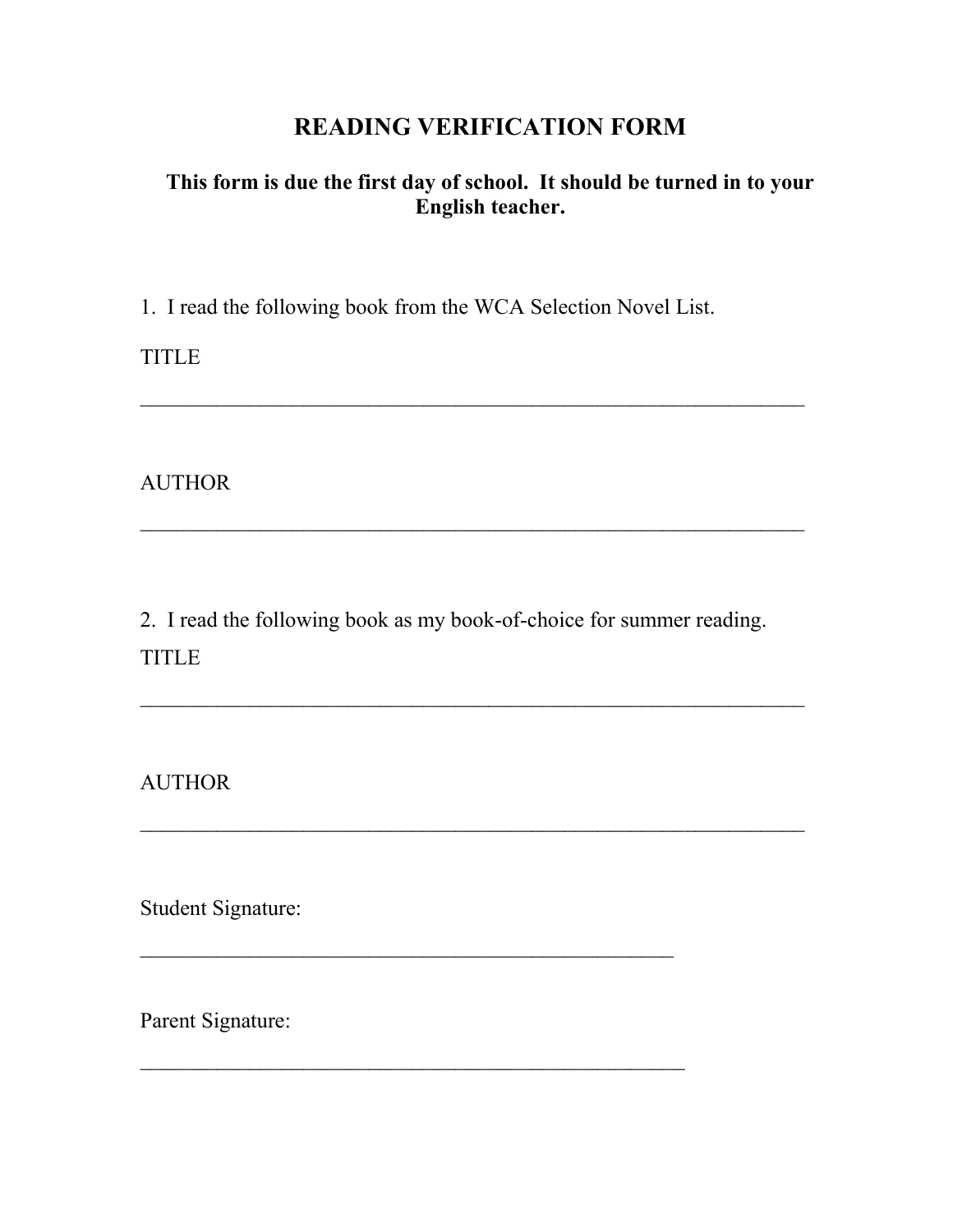6<sup>th</sup> Grade Math Prep Name Name

Reduce the following fractions or mixed numbers.

| 1. $\frac{3}{15}$ =   | 2. $\frac{4}{20}$ =   | 3. $\frac{12}{36}$ = | 4. $\frac{14}{49}$ =  |
|-----------------------|-----------------------|----------------------|-----------------------|
| 5. $2\frac{15}{25}$ = | 6. $4\frac{18}{24}$ = | 7. $1\frac{9}{15}$ = | 8. $6\frac{44}{77}$ = |

Change the following mixed numbers to improper fractions.

- 9.  $3\frac{1}{2}$  $=$  10.  $4\frac{1}{8}$  $=$  11.  $2\frac{3}{4}$  $=$  12.  $6\frac{3}{5}$  =
- 13.  $3\frac{2}{7}$  $=$  14.  $2\frac{5}{8}$  $=$  15.  $4\frac{1}{9}$  $=$  16.  $5\frac{4}{5}$  =

Change the following improper fractions to mixed numbers. Reduce if necessary.

| 17. $\frac{5}{4}$  | 18. $\frac{9}{5}$  | 19. $\frac{10}{6}$ | 20. $\frac{16}{5}$ |
|--------------------|--------------------|--------------------|--------------------|
| 21. $\frac{17}{3}$ | 22. $\frac{29}{7}$ | 23. $\frac{43}{8}$ | 24. $\frac{75}{9}$ |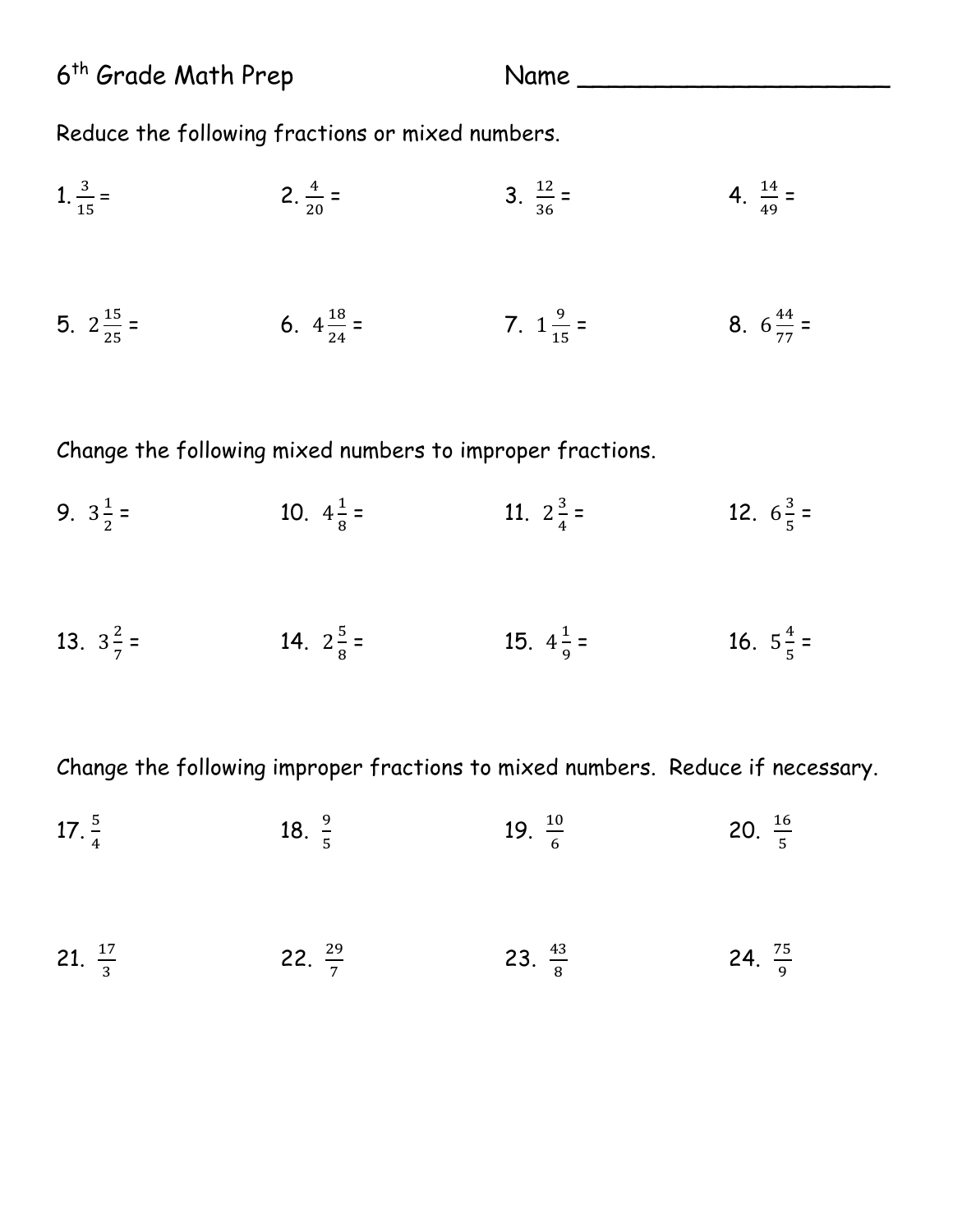# 6<sup>th</sup> Grade Math Prep Name

Fractions

Add, subtract, multiply, or divide the following. Be sure your answer is in simplest form. Show ALL of your work!!

Get common denominators to add or subtract.

| 1. $\frac{3}{4}$ + $\frac{1}{6}$    | 2. $\frac{9}{10}$ + $\frac{4}{5}$   | 3. $\frac{2}{5} + \frac{1}{4}$       | 4. $\frac{1}{12} + \frac{3}{8}$   |
|-------------------------------------|-------------------------------------|--------------------------------------|-----------------------------------|
| 5. $\frac{2}{3}$<br>- $\frac{2}{9}$ | 6. $\frac{7}{8}$<br>$- \frac{3}{4}$ | 7. $\frac{1}{6}$<br>- $\frac{1}{15}$ | 8. $\frac{5}{7}$<br>$\frac{1}{2}$ |

Multiply and reduce your answer if possible:

9.  $\frac{7}{10} \times \frac{5}{21}$  $21$ 10.  $\frac{5}{9} \times \frac{21}{20}$  $20$ 11.  $\frac{8}{9} \times \frac{9}{10}$ 10 12.  $\frac{8}{11} \times \frac{22}{24}$  $^{24}$ 

|                                      | Change to improper fractions and divide. |                                       |                                      |
|--------------------------------------|------------------------------------------|---------------------------------------|--------------------------------------|
| 13. $2\frac{2}{3} \div 6\frac{1}{2}$ | 14. $9\frac{3}{7} \div 4\frac{1}{2}$     | 15. $5\frac{1}{10} \div 4\frac{1}{2}$ | 16. $3\frac{3}{4} \div 1\frac{1}{4}$ |